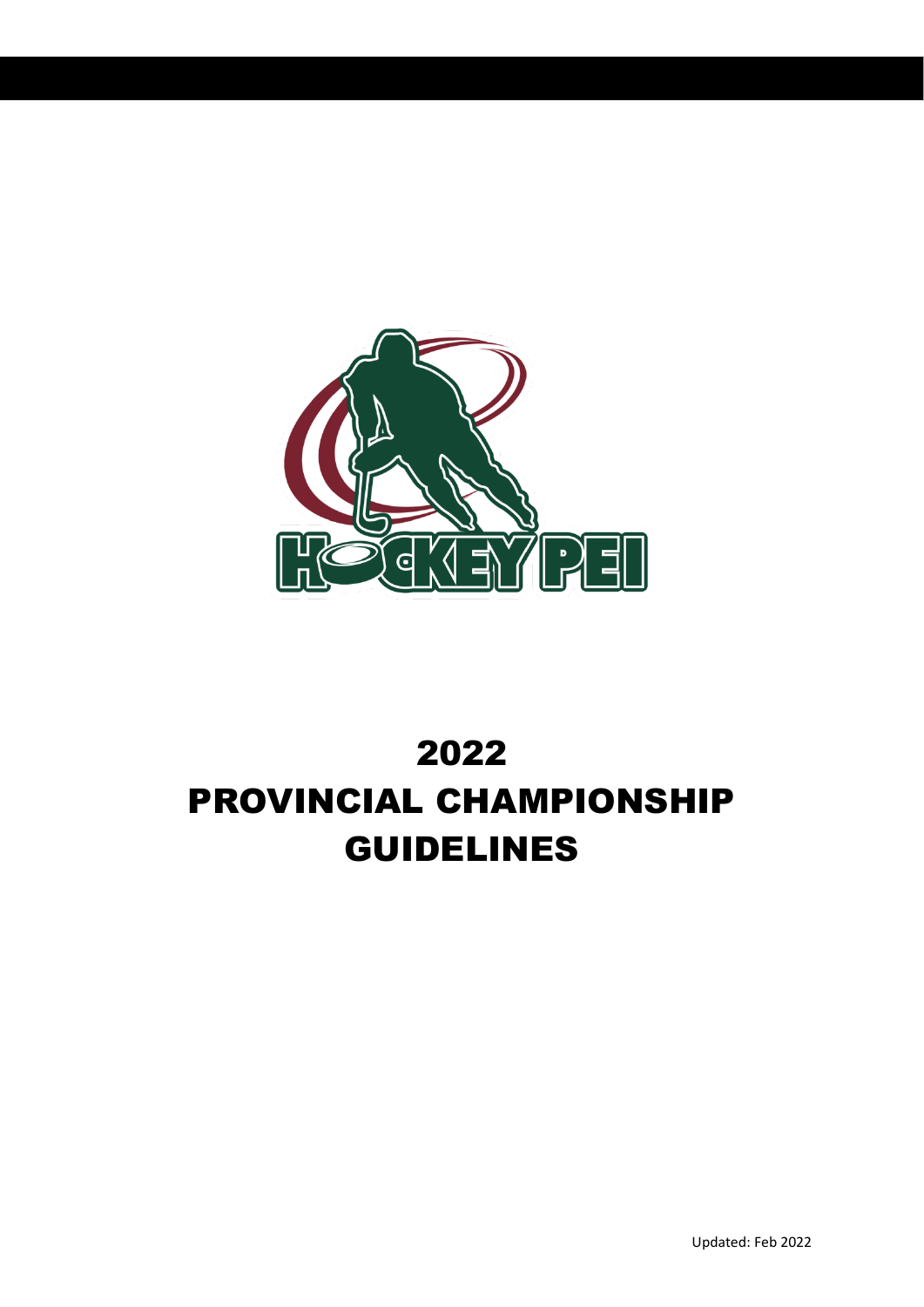# **Provincial Championship Guidelines**



## **1.0 Provincial Minor Championships**

Minor Council shall set the dates for the provincial championships at the annual president's workshop in September. All teams shall pay a provincial championship fee as determined by Hockey PEI.

Minor Council will establish tournament formats each playing season, no later than December <sup>1st</sup>. (Delayed due to COVID). Once leagues have been established, tournament formats will be adopted by Minor Council for the current playing season.

Minor Hockey Council shall establish a set criteria and guidelines for tournament hosting and shall circulate such to all minor hockey associations well in advance of the application deadline. Each application must include confirmation that the proposed host site meets the established criteria.

Annually in January of each year, Minor Hockey Council shall select the hosts for each league's Provincial Championship tournament and notify all Associations of the sites selected. In the event that there is no applicant for one or more categories, then Minor Council shall determine the location for the Provincial Championship Tournament for that category.

# **2.0 Regular Season Standings**

All Leagues must declare their final standings one (1) week prior to the provincial championships.

To determine team standings in the event of a tie at the end of the regular season, leagues will use Hockey PEI Regulation 28.03 to determine final standings.

#### **"A" Male Divisions:**

NOTE: Standings to determine eligible teams for the Provincial Championships are determined based on the second half of the season after teams have been tiered and enter a new division. Points from the first half of the season do not carry over to the second half.

#### **3.0 Team Rosters**

A team must have a minimum of twelve (12) players on its roster, one of which shall be a goaltender, duly registered with the Minor Hockey Council in that division of play at the beginning of the regular season. Teams may be permitted to have less than the minimum twelve (12) players on its roster if approved by minor council.

## **Provincial Championship team rosters:**

- 1. Team roster of a minimum twelve (12) players and a maximum nineteen (19) players. This would include any affiliated players. Affiliated players would be included as part of the maximum 19 players.
- 2. Participating teams must have at minimum 10 skaters plus 1 goalie dress for each game of the provincial championships. This may include Affiliated Players if necessary.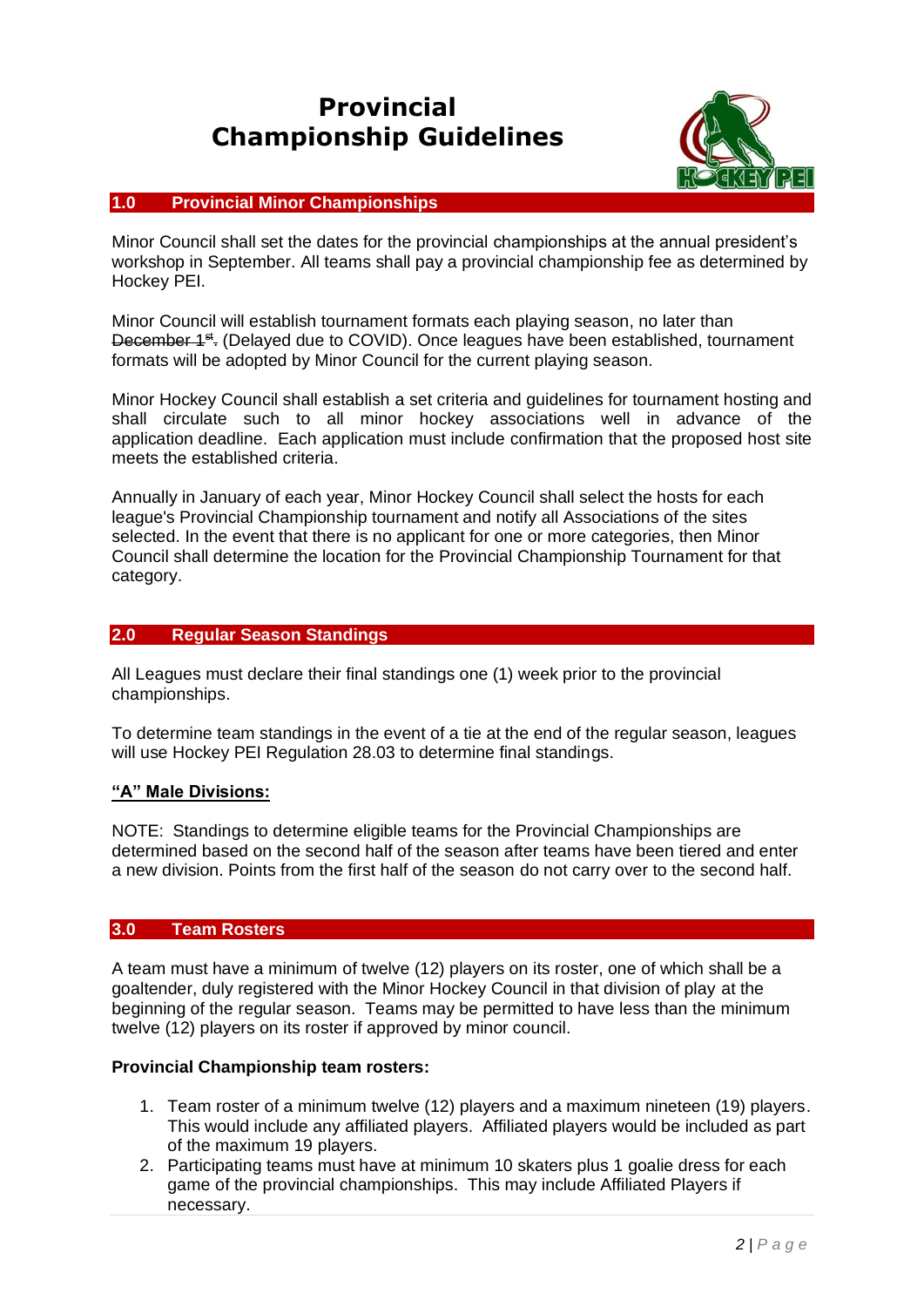3. If a team is not able to dress a minimum of 10 skaters plus 1 goalie for the Provincial Championships, such team will forfeit their spot in the Championships and the next place team from that division will be invited to attend.

Note: Players are permitted to be on two (2) rosters at the same time for provincials, ie. registered team and as an affiliated player on another team.

#### **Submission of Team Rosters**

Teams participating in provincial championships will be required to complete the *Hockey PEI Provincial Championship Team Roster form.*

Forms shall be sent to the respective league coordinator at least 5 days prior to the start of the Provincial Championships. The league coordinator will provide the roster to Provincial Championship minor council representative. Rosters will be frozen at the start of the Provincial Championships and no changes will be permitted unless permission is granted by minor council.

#### **Team Jerseys**

The designated home team shall wear their white jerseys and the designated visiting team shall wear their colored jerseys. If a team only has one set of jerseys, then the minor council representative will determine what jerseys the teams will wear.

#### **4.0 Playing Rules**

Round robin games during the Provincial Championship tournament shall follow the same format as that in the regular season within each respective league.

The ice will be resurfaced at the conclusion of each game. Each game shall include a 5 minute warm up.

The official schedules will identify what team is designated as the home team and the visiting team for each game.

Time outs – each team will be permitted to take one time-out of (30) thirty seconds during the course of regular playing time or overtime. Rule 10.17(f). This applies for all games.

There shall not be any overtime in round robin games.

#### *Tied Game (overtime) – semifinal and championship games only.*

If at the end of regulation time the score is tied, the following shall take place:

- a) The puck shall be faced off at center ice and play shall continue 5 on 5 with a ten (10) minute sudden victory overtime period. Teams will not change ends;
- b) If the score remains tied after the ten (10) minute overtime period. Teams will be provided with a break in their dressing room and the ice shall be resurfaced.
- c) Upon return the teams will change ends and commence a twenty (20) minute period playing 4 on 4 until a winner is declared. Teams will follow this process until a winner is declared. At the conclusion of each twenty (20) minute period, the ice shall be resurfaced. Teams will change ends after each period.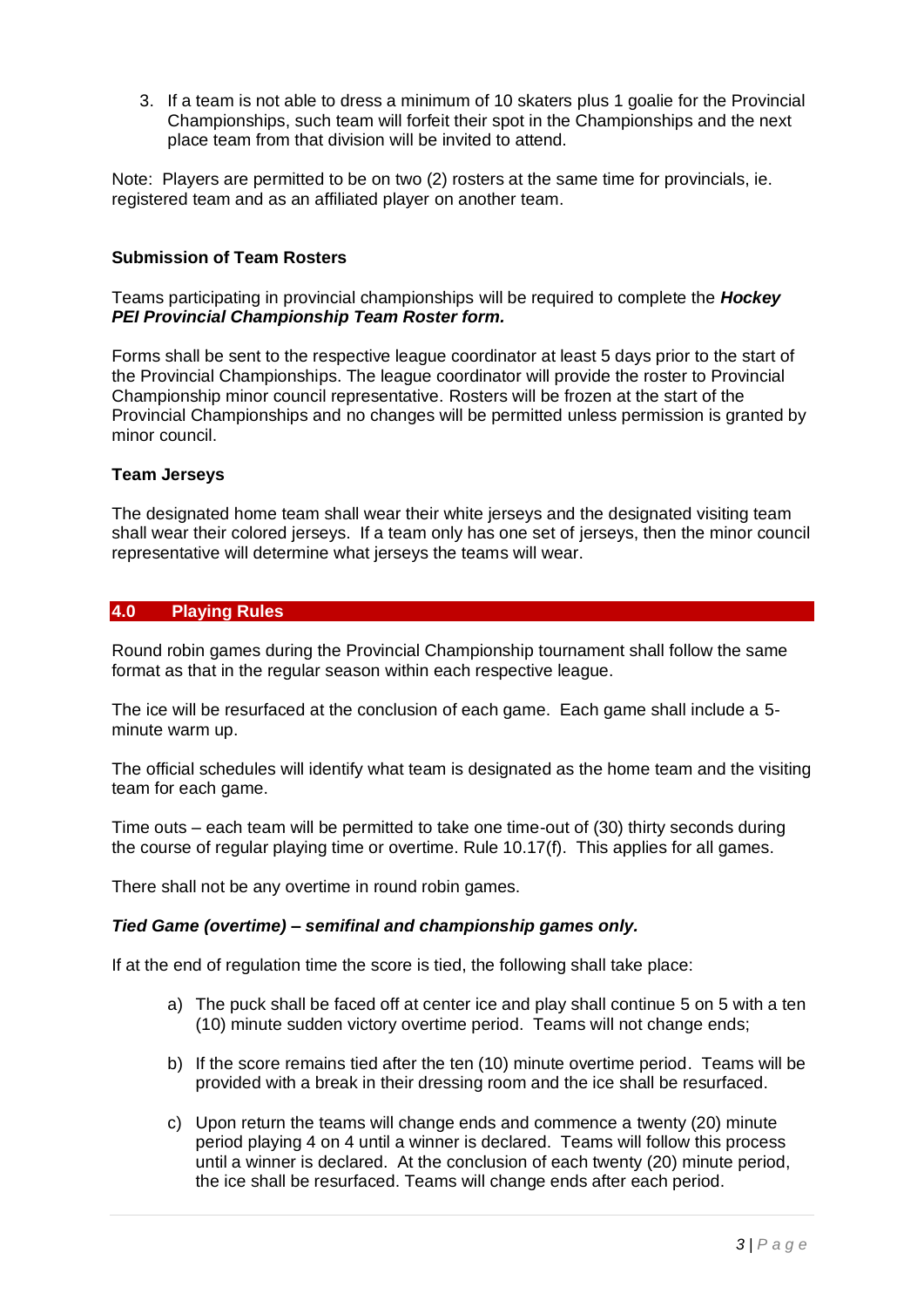- d) Any overtime shall be considered part of the game and all unexpired penalties shall remain in force.
- 4 on 4 Overtime
- e) If both teams have a man in the penalty box with different expiration times, at the end of the first overtime, then both teams would start that overtime period with three (3) skaters each.
- f) No team shall have less than three (3) skaters on the ice at any time. If a team should receive a minor penalty play will resume 4 on 3. If that same team should receive a second minor penalty, play will continue 5 on 3. At the first stoppage of play, after the expiration of both penalties, the teams would revert back to 4 on 4.
- g) Teams will always go back to the correct manpower at the first stoppage (first whistle) after the expiration of all penalties.

#### **5.0 Tie Breaking**

**Tie breaking formula** - To determine team standings in the event of a tie, the following criteria shall be used;

- A) The winner of the round robin game between the tied teams;
- B) If still tied, the team with the most wins in the round robin gains the higher position;
- C) If still tied the team with the best goal average would qualify. The goal average of a team is determined by dividing the total number of goals for by the total number of goals for and against.

NOTE: All round robin games are counted.

| Example: | Total Goals For:            | 10 |
|----------|-----------------------------|----|
|          | <b>Total Goals Against:</b> | 4  |

Percentage:  $10 = 10 = 714$ 10+4 14

- D) If still tied, the team to qualify would be the team which scored the first goal in the game between the two teams;
- E) If still tied, the team to qualify would be the team that received the least minutes in penalties (all round robin games); and
- F) If still tied after all previous methods have been applied, the winner will be decided by a single toss of a coin.
- **Note:** In the event that more than two teams are tied, once the tie breaking rules have been used to qualify the team with highest goal average, the procedure to break the remaining tie(s) will be to revert back to the beginning criteria.

#### **6.0 Officiating**

For all provincial championships, a three (3) person officiating system shall be used in all games. On ice officials must have officiated at that level throughout the season. The gamed. On the entriest measure of all the state required to pay game fee's to these officials.

Championships may use the four (4) person officiating system if approved by minor council.